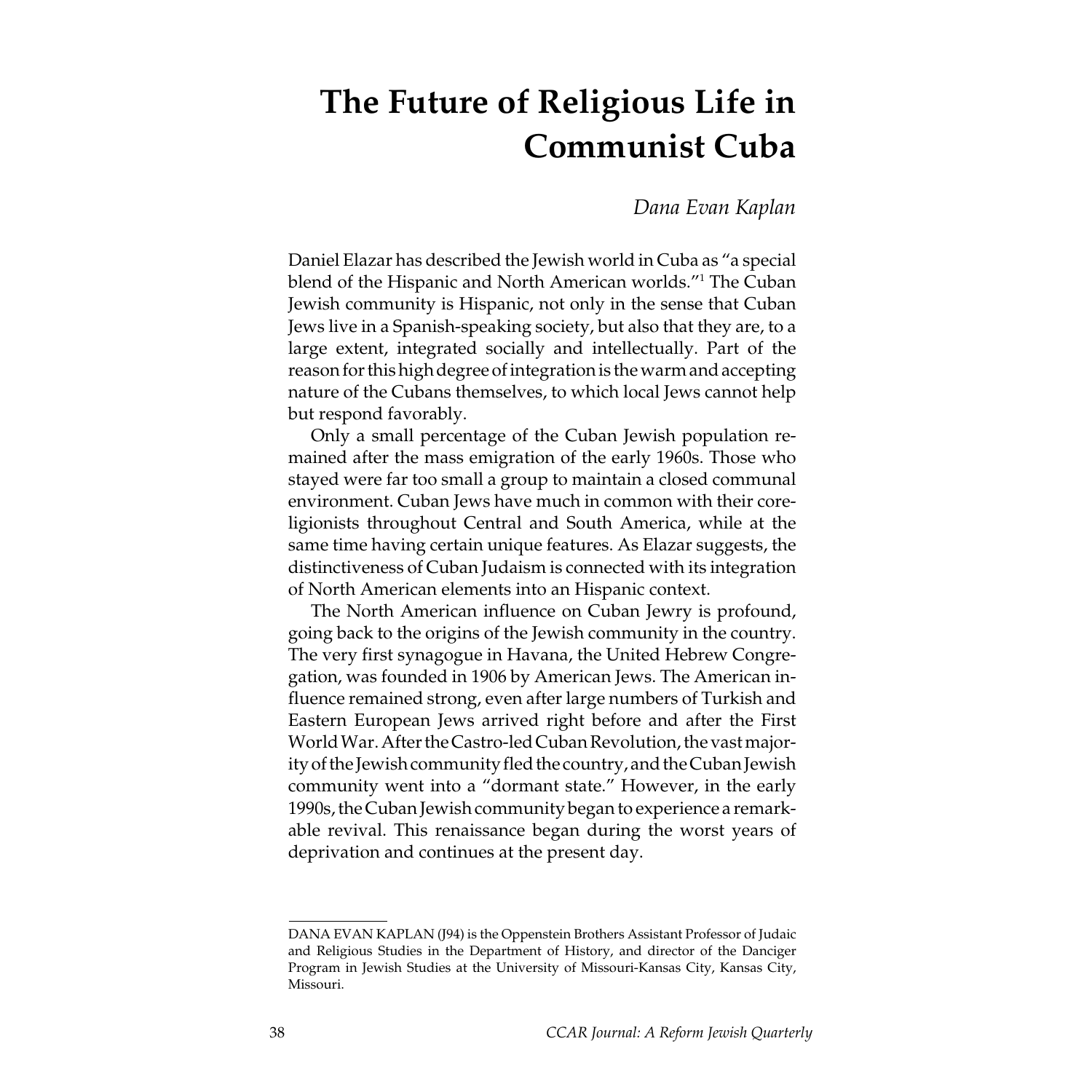Despite the limitations placed by the United States government on interaction with Cuba, the Cuban Jewish community has continued to draw on the American Jewish model. During the 1990s, the continuous flow of missions sponsored by Jewish federations from Detroit, San Francisco, West Palm Beach, and other American Jewish communities has exposed the Jews, particularly in Havana, to the American Jewish approach to religion and community.<sup>2</sup> The Cuban Jewish experience, in turn, has inspired these groups, who are in need of a focus for their philanthropic efforts and extracommunal loyalties. This has created a mutually beneficial relationship in which American Jews derive tremendous emotional satisfaction from aiding the "remnant community" to the south. This aid has proved of incalculable benefit to virtually every Jew left on the island.

After Soviet subsidies were withdrawn, the country entered "the Special Period," a time of great economic difficulty. A common answer to the question of how Cuban Jews have fared during "the Special Period" is that they are just as deprived as other Cubans. Indeed, Cuban Jews are concerned that their special relationship with world Jewry could promote feelings of resentment since so many Cubans are suffering from the lack of basic conveniences. Many seem determined to refute the unspoken accusation that they are actually doing better than their fellow compañéros. Nevertheless, the assistance provided by the North American Jewish communities makes being Jewish something precious, economically as well as spiritually.

## Memory as a Moral Obligation and a Source of Identity in a Disillusioned Society

The realization that the Cuban government is incapable of shielding the people from the harsh realities of political change has created a huge crisis of faith. At the same time, the government is so firmly entrenched that it shows no sign of falling apart, being overthrown, or voluntarily relinquishing power. Cubans are faced with the realization that their conditions may continue unchanged indefinitely, with enough food to eat but without many of the amenities taken for granted in the United States.

Jewish identity in Cuba is based on the perception of a common history. This is true of Jewish communities throughout the world, but it has a different dynamic in the Cuban context. Most of the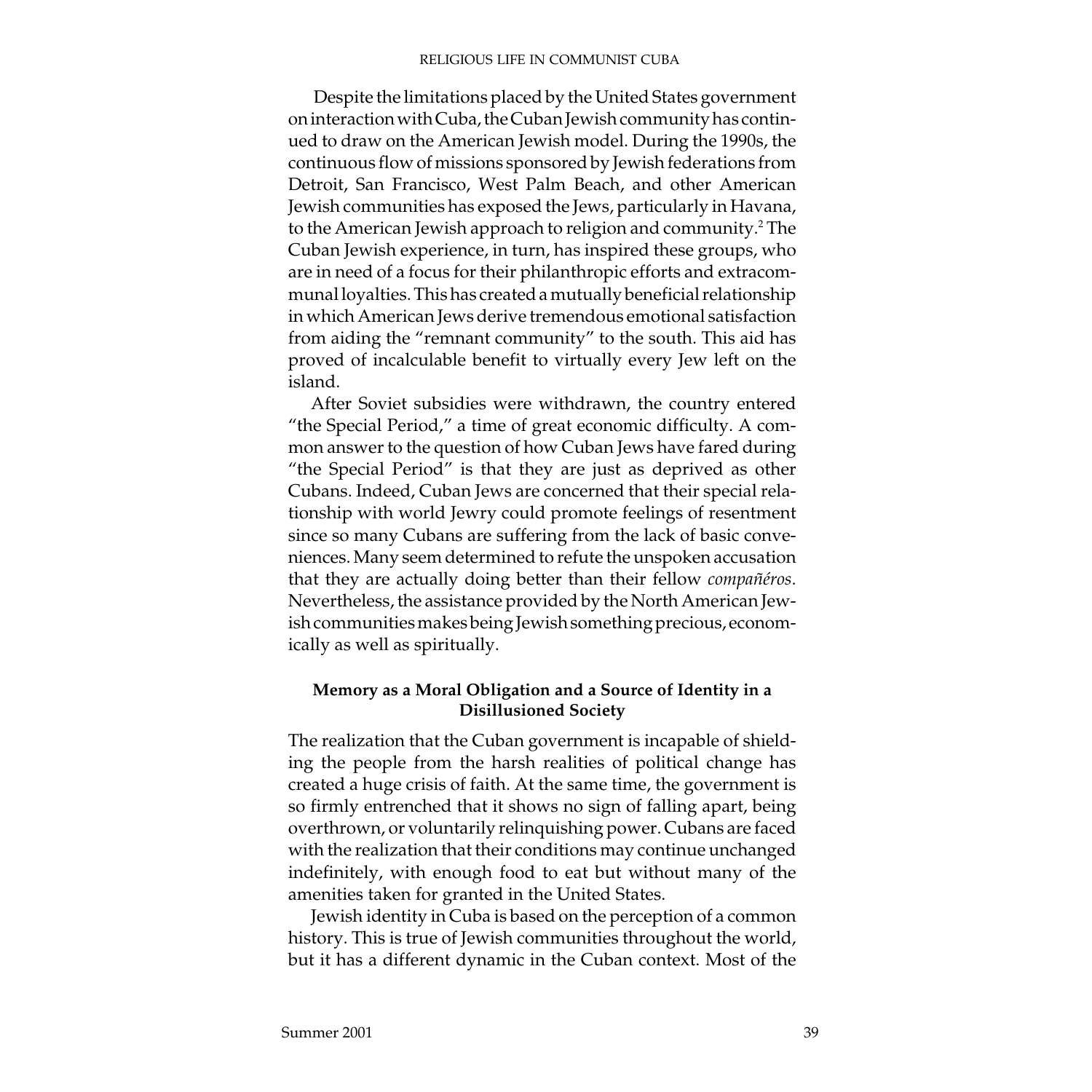Jewish families that were involved in the community before the Revolution emigrated to Miami in the early 1960s, and it is there that the bulk of the pre-Revolutionary community has evolved. Those who now constitute the Cuban Jewish community are, on the whole, the grandchildren of Jewish peddlers who married non-Jewish women and assimilated. Throughout the 1990s, Conservative rabbis sent to Cuba by the JDC converted significant numbers of descendants and spouses of individuals of Jewish background. The return to the Jewish community and to Jewish tradition since the fall of the Soviet Union is one of the fascinating aspects of Cuban life under Castro. Many Cuban Jews are now asking what their Jewish background can and should mean to them. They see the tremendous outpouring of support that they have received from American Jews, and they want to recover the memories that seemingly had been lost.

There is a deeply held cultural belief among Jews that memory is a Jewish value of great importance. Indeed, memory of the historical past is seen as a moral obligation, of sorts. And precisely because of this deeply held value, various parties struggle to present specific interpretations of the Jewish historical past in order to influence Jewish self-consciousness.<sup>3</sup> The large role that the JDC and the Jewish federations have played in the revival of Cuban Jewish life has given these organizations tremendous influence over the reconstitution of Cuban Jewish memory.

 Because it is not an unbroken historical chain of memory that stretches back for generations, the sense of a common Jewish history in Cuba is highly nuanced. Not only do most of those who affiliate have non-Jewish as well as Jewish ancestors, most of them have only recently rediscovered their sense of a Jewish historical consciousness. This fact may have been underplayed or ignored, but most young Cuban Jews will tell you that they have always had a basic awareness that they were Jewish or that they had some Jewish ancestry. This is not necessarily the case in other countries where small groups of individuals are recreating Jewish communities. For example, in Banska Bystrica, Slovakia, J. Shawn Landres found that "few of the middle-aged informants, and none of the youngest informants, knew from birth that they were Jewish; all were told during their pre-teen or teenage years by their parents."4

In many Eastern and Central European countries, the survivors of the Holocaust were traumatized, and some associated overt Jewish identification with physical risk and possible death, some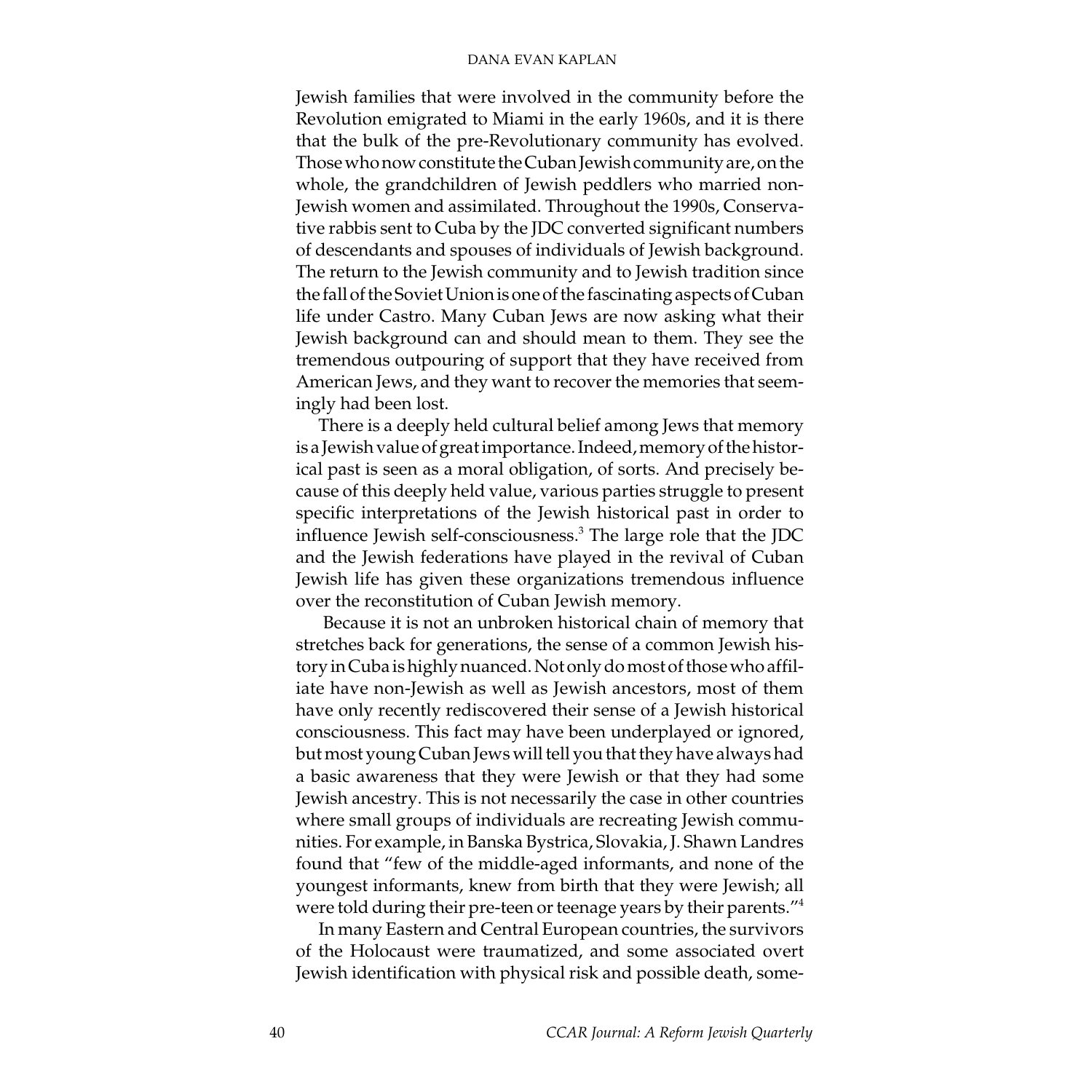thing that was not true in Cuba. Olga H. of Slovakia, now almost fifty years of age, was eleven years old when she discovered that her family was Jewish. She repeated the same pattern with her daughter Daniella, waiting to tell her until she was sixteen. A classmate had told Daniella, now twenty-four, that she might be of Jewish origin. When she got home, she began asking her mother about Judaism, specifically why there was so much anti-Semitism. Even at that point, Olga did not reveal the family secret. However, several weeks later she brought home a videotape of the movie Fiddler on the Roof. After the entire family had watched the movie, Olga revealed to her three children that they were Jewish. Daniella told the interviewer, "It is very strange because [I found out] after sixteen years of not knowing who I am and not knowing that my grandparents tried to hide who they were because they really had a hard time during the war. It was a subject we never discussed, but now it's more open and clear."5

D. M. Goldstein reports a similar phenomenon among Hungarian Jews, finding that many "explain almost ritualistically the surprise that they felt as teenagers when they found out that they were 'of Jewish origin.' Many of them replicated this strategy with their own children, delaying the mention of a Jewish past to this next generation."6 While there are such cases in Cuba, it is far more common for family history to be conveyed in a natural way. Cubans have relatively low levels of anti-Semitism, and so there is really no reason to hide one's Jewish origin. On the other hand, until the early 1990s there was little reason to become involved in Jewish communal activities. But in the Special Period, "community" has become a precious commodity.

Jewish identity in Cuba is based on communal solidarity, which may come easier to Cubans than to Americans. As Robert Bellah and coauthors have written, Americans are deeply committed to both utilitarianism and expressive individualism. Utilitarianism is the concept that if everyone pursues his or her own interest, the social good will automatically emerge. $^7$  Expressive individualism is the desire to explore one's own sense of identity as a paramount value. In this mode, the search for one's "authentic" individual identity takes priority.<sup>8</sup> In the United States, a consumer-driven economy that places economic consumption as the standard for goodness mediates these two seemingly contradictory impulses.<sup>9</sup> The situation is obviously very different in a Cuba dominated by Fidel Castro. Cubans are much more communally oriented—and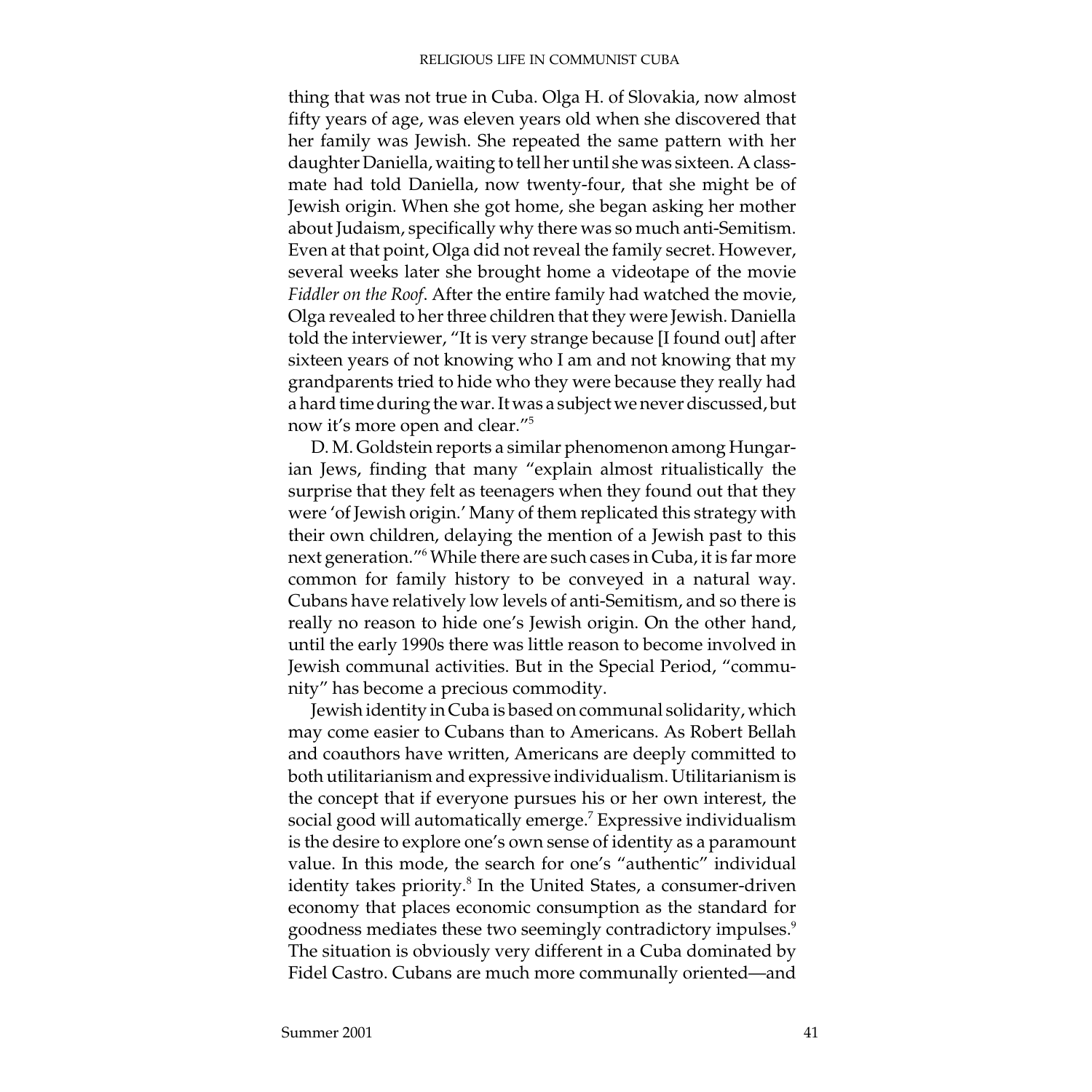for good reason. For Cuban Jews, the Patronato has developed into the central community organization. It sponsors a wide range of activities befitting a community center as well as a synagogue. The Patronato pharmacy, funded primarily by American Jewish philanthropic organizations, is an expression of the awareness that Jews have a responsibility to help one another. One of the most important functions of the Patronato is to provide, not only material assistance, but also a sense of community.

One might anticipate that the awakening of Jewish consciousness might fuel a revival of ideological Zionism. That this has not happened may say more about the state of Zionism in a postmodern world than it does about the specifically Cuban aspect of Cuban Jewish Identity.10 Mainstream Zionism has diminished greatly in the community over the last forty years, partly because of the loss of memory, and partly because of the Cuban government's hostility toward the State of Israel after 1973. Nevertheless, most Cubans understand their Jewish identity in terms of ethnicity or nationalism, rather than as a commitment to a universal religion, Judaism. Therefore, they have embraced the State of Israel as a practical solution to their economic woes, and several hundred have emigrated there over the past three or four years. Their attitude toward the State of Israel is similar to the emotional connection voiced by many American Jews and they share, as well, the vision of the Jewish State as a miqlat ("refuge"), as originally envisioned by Theodor Herzl and many other political Zionists.

## The Permeable Boundaries of the Cuban Jewish Community

Many are seeking an identity to supplement their sense of being part of the Cuban Revolution, which no longer provides a sufficient sense of spiritual security and fulfillment. Therefore, they have turned to religion. The Communist government in Cuba had tried to repress most forms of religion. Although the Castro government had gone out of its way to be very sensitive to the needs of the small Jewish minority, the general atmosphere strongly discouraged people of all faiths from becoming involved in religious activities. As Andrew Greeley has put it, "Atheistic Communism thought of itself as pushing forward the inevitable process of secularization in which religion would disappear from the face of the earth."<sup>11</sup> Once the Cuban Communist Party reversed its policy on this issue in 1991, denominations of all sorts began to enjoy a revival. The Cath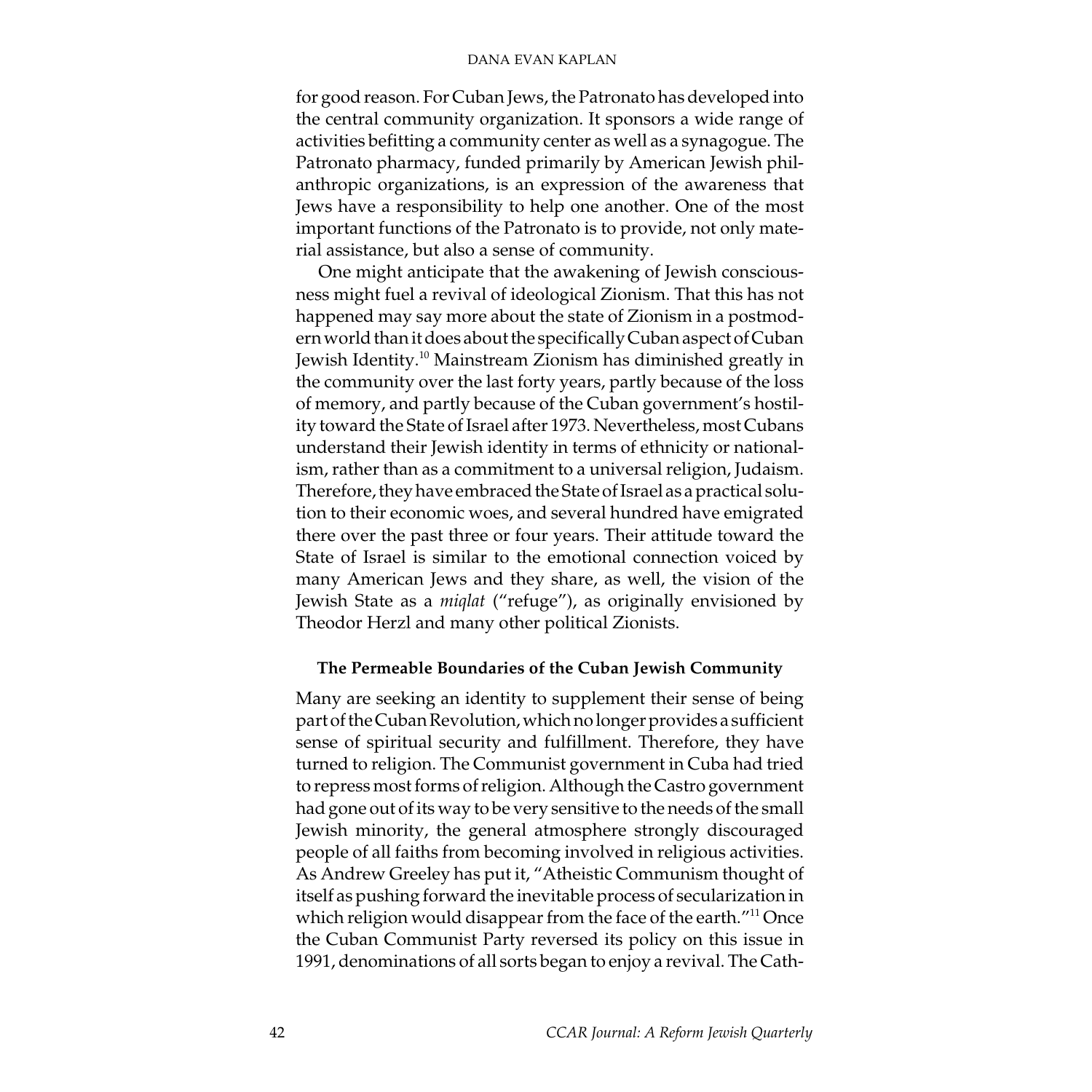olic Church and numerous Protestant denominations have experienced phenomenal growth. For Jews, this impulse is expressed through Jewish religious activities, but it seems to be motivated primarily by a desire to find a secure sense of identity, rather than a narrowly defined quest of faith.

One concrete manifestation of the Jewish renaissance is the preference of many children of Jewish mothers and non-Jewish fathers to stress their Jewish family name. In Cuba, the father's family name is placed after the child's first name and before the mother's family name. Since, in Cuba, people tend to place greater importance on the father's family name, many of the children of intermarriage, in their twenties or thirties, choose, instead, to stress their mothers' family name, by initializing or shortening their patronymic. For example, Debra Gonzales Soriano shortened Gonzales to "G.," becoming Debra G. Soriano, thus stressing her mother's Turkish Jewish name rather than her father's Cuban family name. Similarly, Sonia Martinez Nissenbaum shortened her name to Sonia M. Nissenbaum. Arturo Lopez Calleja Levy dropped one of his father's two last names to become Arturo Lopez Levy.12 Roberto Sarria Popowsky dropped his father's last name entirely, becoming simply Roberto Popowsky.13 If the father was Jewish and the mother non-Jewish, then the first family name would be the Jewish name. Since this is regarded in Cuba as the more prominent last name, the person would not have to change anything in order to stress the Jewish family name.

The Cuban Jewish community welcomes anyone with Jewish ancestry. It further extends that welcome to anyone who is married to someone with Jewish ancestry. The community does not, however, accept into a conversion program someone who has an interest in Judaism but no blood ties. There have been some exceptions to this rule, but only in a few cases of exceptional devotion, all of which occurred before the mass return to religion began. This policy reinforces the ethnic view the community has of ancestral solidarity with Jews all over the world.

A continuing source of worry is the enormous intermarriage rate among Cuban Jews. This is understandable in a country where religious expression is discouraged or repressed. About 90 percent of the Jewish community is intermarried. There is a sense that some of these individuals have shifting identities and might, at one time, identify themselves as Jews, e.g., during the Passover distribution of food, and at other times, e.g., during holiday visits to the non-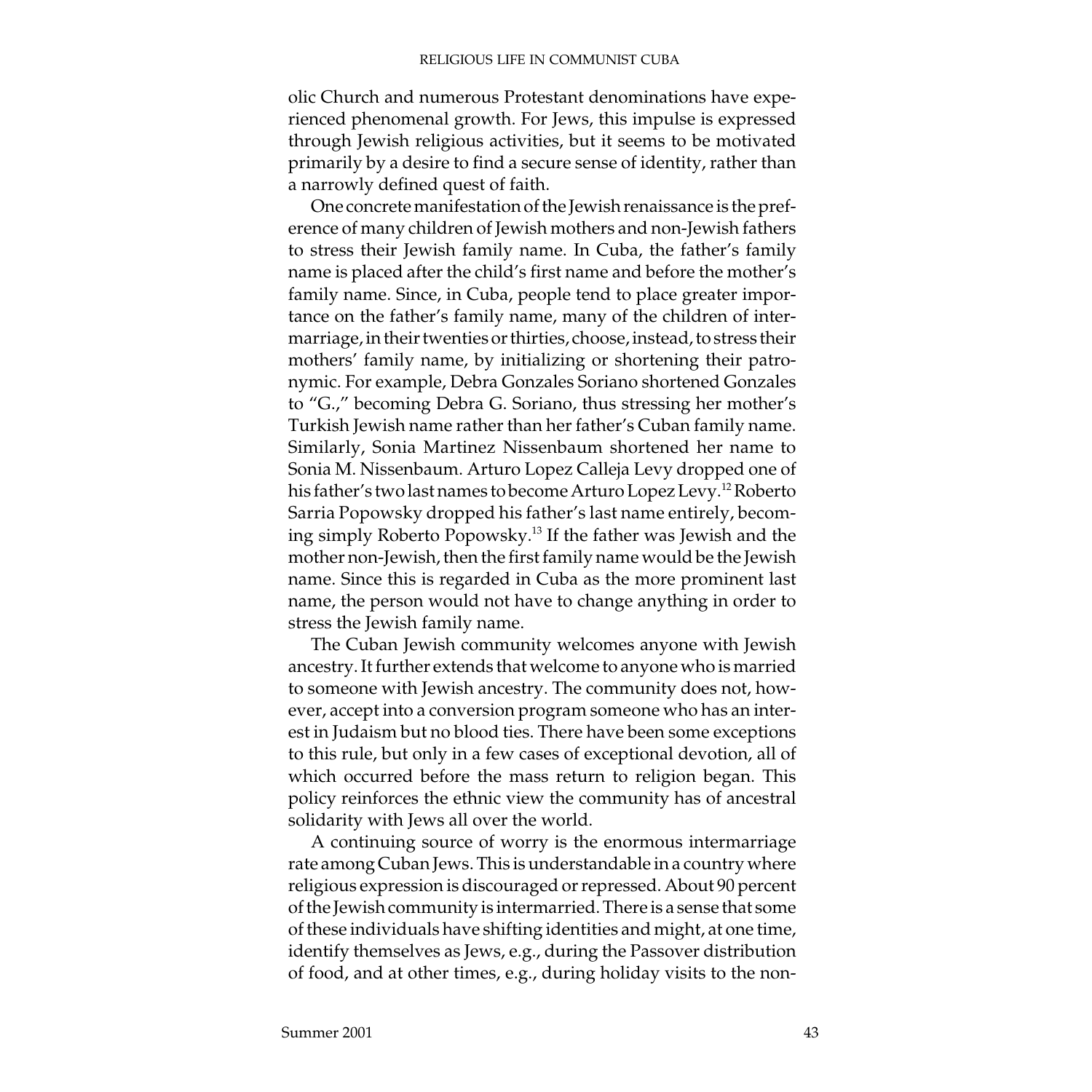Jewish side of their families, as Cubans of no specific background. There is a basic willingness to accept these individuals into the community on their own terms, if they choose to participate. The small Jewish population's need to be flexible under trying circumstances has made tolerance and acceptance central values in the community. This marks a dramatic change from the stricter attitudes of the 1950s and earlier.

The Cuban Jewish community has permeable boundaries. With such a high degree of intermarriage, even the most traditional synagogue welcomes a variety of individuals. Virtually every family has a parent who was not born Jewish. There is a broad spectrum of active identification among this group. As previously noted, many have converted to Judaism, with most of those conversions having taken place between 1993 and 1996. But many others have not converted, and the degree of active identification varies dramatically.

## Emigration: Personal Salvation and Communal Threat

The Jewish community in Cuba is undergoing a strong resurgence and, at the same time, is experiencing a drain on its numbers through continual emigration. Unfortunately, the recent emigration of several hundred Cuban Jews to Israel, via Operation Cigar, will certainly deplete much of the energy from this renaissance; the Cuban Jewish community faces the possibility of a new period of atrophy. Life in Cuba today remains a struggle. The few stores that exist are poorly stocked. Almost everything is rationed. Very few people have cars; most of the vehicles on the road are old and in constant need of repair. Yet the Cubans maintain a cheerful demeanor, concentrating on the good and trying to enjoy life as much as possible.

The big question that everyone asks is, what is going to happen after Castro? No one knows the answer, although this has not stopped people from speculating. Analysts have suggested everything from a military dictatorship to a government controlled by the Columbian drug cartels. Certainly, many are hoping that a moderate democratic form of rule will emerge. If that does happen, there will be an influx of Jews from North America, South America, Israel, and elsewhere.

Rabbi Stuart Kelman, a California rabbi who frequently takes missions to Santiago de Cuba, confirms this impression: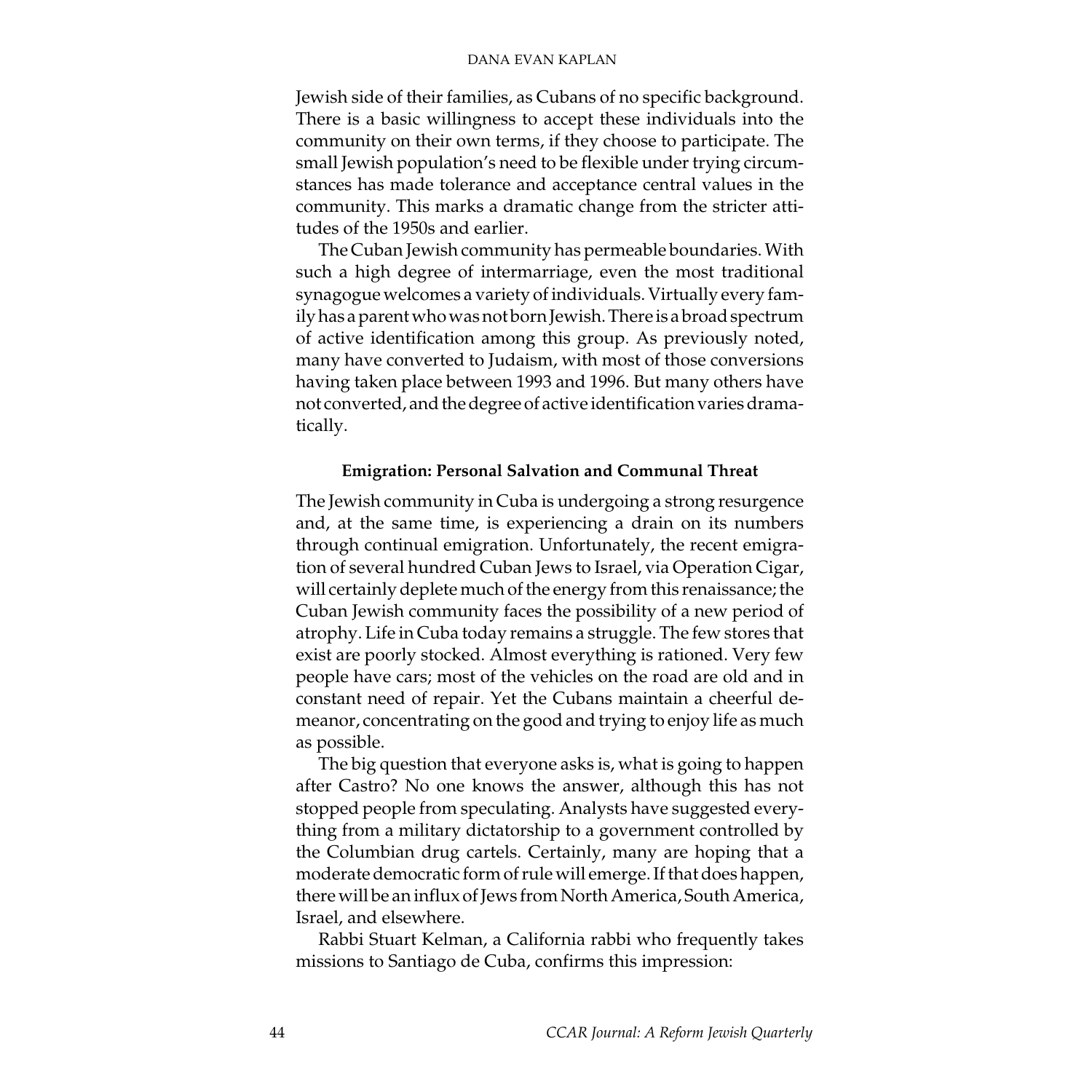The question everyone poses, "Well, what's going to happen after Castro goes?" It's an interesting kind of question. I believe, strongly, that when Castro ultimately dies and when people in Cuba have free access to the internet, I believe that there will be an influx of Jews back into Cuba, particularly Israelis, because Israel holds the key to a lot of Cuba's socioeconomic problems. Or at least they have the answers to them in terms of technology, in terms of medicine, in terms of agriculture. So, it will be an interesting situation to watch.<sup>14</sup>

But that is hypothetical. It is inevitable that there will always be Jews who will emigrate. But there are sources of new vitality. Over the past few years, there has been a steady stream of "newly rediscovered Jews" who have Jewish roots, or are married or related to Jews, or want to be Jews. However, over the next couple of years, the supply of newly rediscovered Jews is likely to diminish—possibly even end.

Cuban Jews are concentrated in the largest cities, mostly in Havana. Cuban law is quite strict as to where one can and cannot live. Since it is forbidden to move to Havana without official permission, young people from the provinces go to Havana to study, which affords them government permission to stay in Havana during their university years. If they are offered a job in Havana at the conclusion of their studies, or they find a significant other, or are able to give another acceptable reason for staying, the government, then, might allow them to take up permanent residence there. Alternatively, students might use their university years in Havana to prepare for emigration.

Economic and political developments may attract new members to the Jewish community in the years ahead. But whatever political developments may emerge in the coming years, Cuba is certain to remain one of the most closely watched of our neighboring countries. For many American Jewish visitors, the Havana community will remain a focus for religious visitation and philanthropic energies. The contours of a Cuban Jewish identity will continue to emerge from the shadows of Fidelistic Communism.